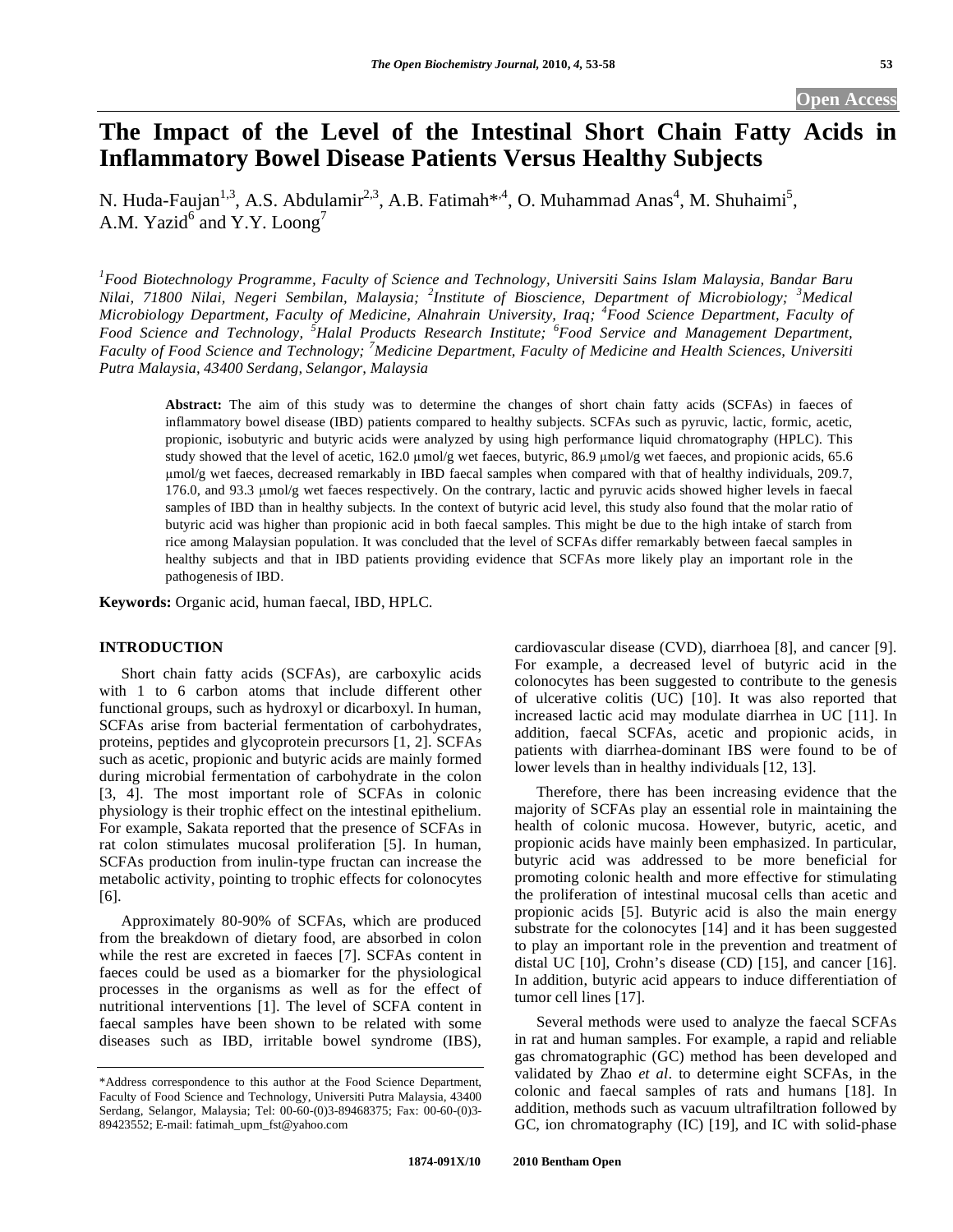extraction [20] were used for the determination of SCFAs in faecal samples. Furthermore, Scheppach *et al*. measured SCFAs by gas-liquid chromatography using a capillary column after purifying the faecal samples by acid vacuum transfer and concentration by alkaline freeze-drying [21]. In addition to GC, high performance liquid chromatography (HPLC) has also been applied to the analysis of faecal SCFAs in humans [22, 23] and rats [24]. HPLC is convenient for the quantification of SCFAs, and it is less time-consuming [25]. Moreover, it does not require any prepurification steps when compared to GC [26].

 In South East Asia, particularly in Malaysia, IBD has been not very common but the incidence of the disease was recently increasing. Based on the two types of IBD, UC was found to be more common than CD [27]. To date, data on IBD cases in South East Asia is still scarce in that very few studies, if any, were conducted on the content and the role of SCFAs in faeces of healthy and IBD subjects. Therefore, the current study was conducted to determine the level of faecal SCFAs (pyruvic, lactic, acetic, formic, propionic, butyric and isobutyric acids) in IBD patients by using HPLC methods. The level of each faecal SCFA was compared to counterpart samples from healthy individuals.

### **MATERIALS AND METHODOLOGY**

## **Chemicals and Reagents**

 Formic acid, 98-100%, and acetic acid, 100%, were obtained from Merck (Merck, KGaA, Darmstadt, Germany), pyruvic acid, 99%, and propionic acid, 99%, were obtained from Merck (Merck, DHG, Hohenbrunn, Germany), isobutyric acid, 99%, was obtained from Sigma (Sigma-Aldrich, St. Louis, CA, USA), lactic acid, 100%, and butyric acid, 99.5%, were purchased from Fluka (Cheniou, Gmblt, Germany).

## **The Study Population and Faecal Samples**

 Faecal samples were obtained from 50 healthy subjects (male = 18, female = 32) and 8 IBD (male = 6, female = 2) subjects from March 2007 to December 2008 in Selangor, Malaysia. The age of the studied patients ranged from 34 to 68 years and the age for the healthy subjects ranged from 22 to 55 years. Six of IBD patients were at remission phase except for 2 UC were at active phase; nevertheless, all of the involved patients showed no diarrheal symptoms within 2 weeks before the time of sampling. The nutritional status of the involved patients was within average and patients did not change their nutritional habit during sampling. The IBD samples were collected from patients who had been diagnosed as CD (*n*=2) and UC (*n*=6). Diagnosis of IBD was confirmed in all cases by colonoscopy and histology. The main symptoms of the involved IBD patients within the last month were: for UC, loose stools (1 patients), low grade fewer (2 patients), mild diarrhea with blood stain (1 patient), abdominal pain (1 patients), and abdominal distension (1 patients), for CD, patients did not have remarkable symptoms. Furthermore, IBD patients did not experience any extra-intestinal manifestations. It is noteworthy to mention that IBD patients and the healthy volunteers did not receive antibiotics, probiotics, and prebiotics one month prior to the samples collection. Moreover, IBD patients did not receive mesalazine 2 weeks before sampling.

 The faecal samples were collected into clean sterile containers. They were immediately taken to the laboratory and kept frozen at -20°C for analysis. Dealing with human subjects was carried out within the scope of the ethical principles of biomedical research. The ethics committee of the University Putra Malaysia and Serdang Hospital and all of the involved subjects signed formal written consents.

## **Preparation of Samples for Analysis**

 The SCFAs of faecal samples were extracted as described by Lee *et al.* method [28] with slight modification. Faecal samples of weight 0.2 g were used and diluted at ratio 1:4 to 1:8 (w/v) in sterile distilled water. The samples were then vortexed for 1 min and the homogenate was centrifuged at 10,000*g* for 10 min. The SCFA-containing supernatant was filtered through cellulose acetate membrane with a pore size of 0.2  $\mu$ m (GyroDisc CA; Orange Scientific) and stored at -20°C until HPLC analysis.

## **Determination of Organic Acids**

 SCFAs analyses were carried out by using HPLC. Briefly, 40 µl of faecal samples extraction were injected directly into HPLC System (Shimadzu LC-10AD Liquid Chromatography) with Shimadzu SPD-6A UV-VIS detector (Shimadzu, Kyoto, Japan). SCFA in faecal samples were separated using an ionic exchange resin, Aminex HPX-87H column, (Aminex HPX-87H, 300 x 7.8 mm, Bio-Rad Laboratories, Richmond, USA) at  $65^{\circ}$ C. The target compounds were detected using a UV detector set at wavelength of 210 nm. Filtered 0.01 N  $H_2SO_4$ , through 0.45 m nylon membrane, was used as a mobile phase at a flow rate of 0.6 ml/ min.

# **Preparation of Calibration Standard Curve**

 Quantification of SCFAs in faecal samples was carried out using external calibration standard curves method. Seven calibration standards were prepared at six levels of concentration ranging from 0.005M to 0.03M for pyruvic acid, 0.01M to 0.06M for formic acid and acetic acid, and 0.02M to 0.12M for lactic acid, propionic acid, isobutyric acid and butyric acid. The reference samples were injected repeatedly for nine times to measure the retention time. The calibration curves were constructed by plotting the relative peak area versus the molarity of solution. Faecal SCFA concentrations were expressed as mean µmol per gram wet weight faeces using the following equation as described by Hoshi *et al*. [29] with modification.

Faecal SCFA  $(\mu \text{mol/g}) =$  [organic acid in faecal contents (mmol/ml) X  $V<sub>d</sub>$  (ml) X 1000]/ Wet weight faeces (g)

Whereas:  $V_d$  = Total Volume of Dilution

#### **Statistical Analysis**

 Data analysis was conducted using MINITAB version 14 (Minitab Inc., PA, USA). The normality of data was checked using Anderson-Darling test before statistical analysis was done. Differences between means of SCFA concentration between healthy and IBD groups were analyzed by using unpaired Student's *t*-test. The means were considered statistically significant at *P*<0.05. Data was expressed in mean  $\pm$  SEM (µmol/g wet faeces).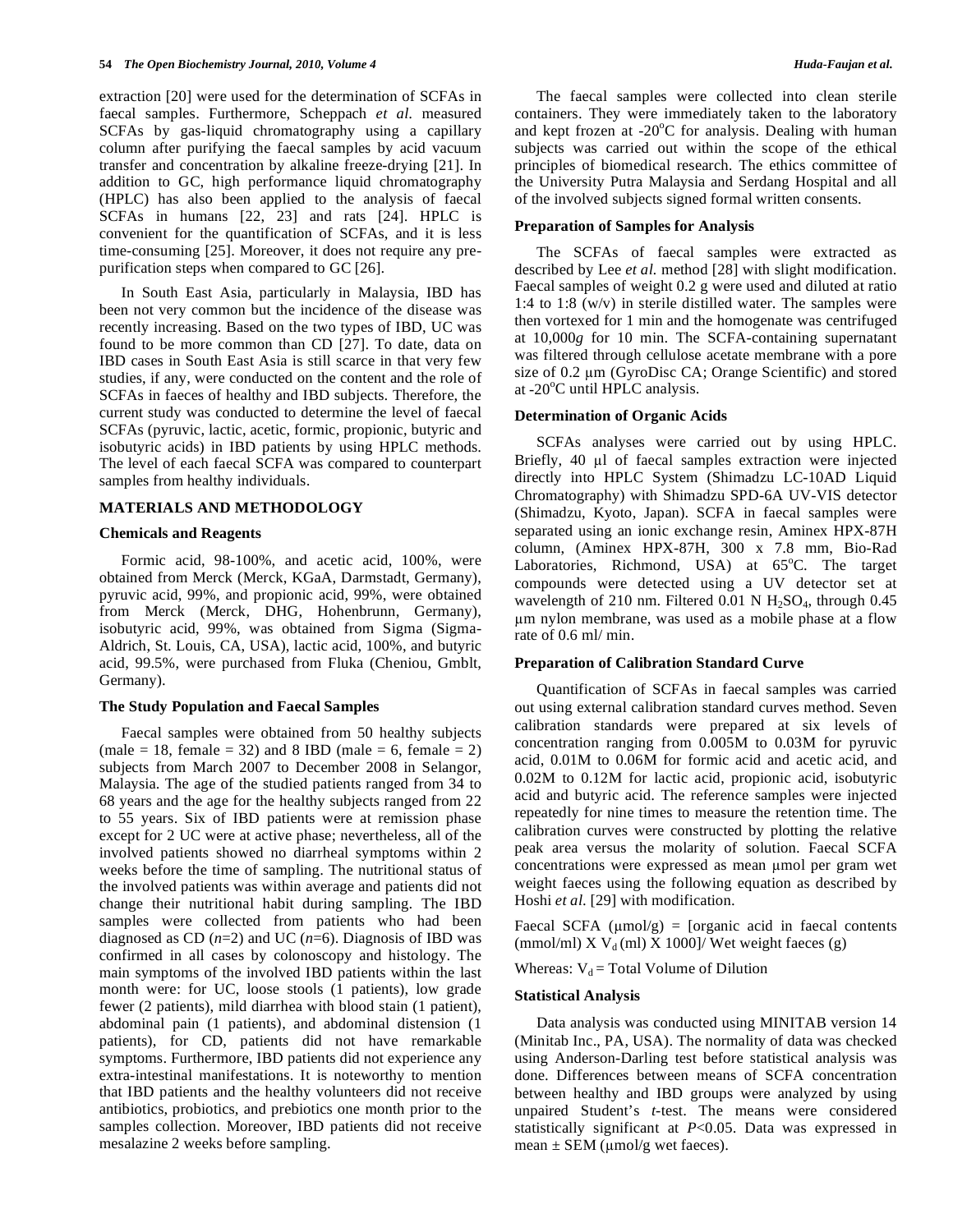## **RESULT**

### **Validation of Retention Time for Analytical Methods**

 The reference standard in different concentrations was analyzed on three different days to show the retention times. Since external standard was used for calibration, the method requires precise analytical technique and requires that the detector sensitivity must be constant from day to day if the calibration curve is to remain valid [30]. Samples were injected nine times in different concentrations and the average of retention time  $(R_t)$  was used. From the analysis, the  $R_t$  for pyruvic, lactic, formic, acetic, propionic, isobutyric and butyric acids was 9.28, 12.07, 13.38, 14.60, 17.28, 19.49, and 21.82 min respectively.

## **Short Chain Fatty Acids in Faecal Samples**

 The mean concentrations of SCFA in faecal samples of healthy and IBD subjects are shown in Table **1**. From the table, results revealed that the mean concentrations of butyric and propionic acids,  $86.9$  and  $65.6 \mu mol/g$  wet faeces, respectively in IBD faecal samples were lower than in healthy subjects, 176.0 and 93.3 µmol/g wet faeces respectively (*P*<0.05). Acetic acid was also lower in faecal samples of IBD patients than of healthy subjects but the difference was not so significant (*p*=0.16).

 The faecal concentration of formic acid, isobutyric, lactic and pyruvic acids were also determined and compared between healthy and IBD groups. Formic acid was only detected in five healthy subjects and isobutyric acid was only detected in two samples of healthy group while no detection of formic and isobutyric acids was found in the faecal samples of IBD patients. In contrary, the faecal concentration of lactic and pyruvic acids was lower in healthy subjects,  $24.5 \mu \text{mol/g}$  and  $0.5 \mu \text{mol/g}$  respectively, than in IBD patients,  $73.5 \text{ \mu} \text{mol/g}$  and  $2.1 \text{ \mu} \text{mol/g}$ respectively, but this difference was not significant (*P*   $>0.05$ ).

# **Molar Ratio of Main SCFA in Faecal Samples**

 There has been no report about the molar ratio of main SCFAs in faecal samples in Malaysian subjects. Therefore, the molar ratio of acetic, propionic and butyric acids were calculated. From the current study, the molar ratio of acetic: propionic: butyric acids in faecal samples of healthy subjects were 45:20:38 and in faecal samples of IBD were 49:20:27. This finding showed that the molar ratio of butyric acid and propionic was 1.5 and 1.35 in healthy and IBD subjects, respectively.

# **DISCUSSION**

 In this study, it was shown that butyric and propionic acids were decreased significantly in IBD subjects. This finding was similar to that reported by Takaishi *et al*. [22] who revealed that the concentrations of butyric and propionic acids were significantly decreased in IBD patients than in healthy controls. In addition, Vernia *et al*. [11] and Hallert *et al.* [31] reported similar decreasing trend of butyric acid in UC patients. However, another study reported that although there was a decreased butyric acid level in active UC, the difference was not significant between healthy and patients groups [32]. The decreasing level of butyric acid could be due to the assumption that the distribution of intestinal microbiota changes in IBD patients [22]. Furthermore, it was reported that the faecal proportion of butyric acid in patients with UC increased after consuming oat bran [3]. It was stated that the increase in butyric acid level may have an advantage to play a role in the prevention of UC [10]. Moreover, it was suggested that when the butyric acid is low in UC patients, the risk of colon cancer increases [33]. On the other hand, the increasing propionic acid was shown to be associated with decreasing serum cholesterol in blood [34].

 Comparing acetic acid concentration between healthy and IBD faecal samples, Takaishi *et al.* also reported that the acetic acid in IBD faeces was not significantly lower than in healthy control and they found that the concentration of acetic acid in CD was lower than in UC [22]. This report was consistent with that reported by Stein *et al*. [35] that the amount of acetic acid in faecal samples of CD was lower (135.9  $\mu$ mol/ g dry faeces, *n*=8) than in healthy subjects (161.9 umol/ g dry faeces,  $n=10$ ). Furthermore, Nilsson *et al.* reported that the mean level of acetic acid in healthy subjects  $(n=20)$  before giving oat bran diet was 54.2  $\mu$ mol/g wet faeces ranging from 19.5  $\mu$ mol/g to 126.2  $\mu$ mol/g of faeces [36]. They showed that, after 8 weeks of giving oat bran, the mean level of acetic acid increased 77.2  $\mu$ mol/g wet faeces

| Table 1.<br><b>SCFA</b> in Faecal Samples of IBD Patients and Healthy Subjects |  |
|--------------------------------------------------------------------------------|--|
|--------------------------------------------------------------------------------|--|

|                     | <b>Healthy Subjects <math>(n=50)</math></b> | Range          | $\%$ PC* | <b>IBD</b> Subjects $(n=8)$ | Range          | $%$ PC | <i>P</i> -values |
|---------------------|---------------------------------------------|----------------|----------|-----------------------------|----------------|--------|------------------|
| Acetic Acid         | $209.7 + 14.0$                              | $21.5 - 400.5$ | (100)    | $162.0 \pm 28.0$            | $64.2 - 308.9$ | (100)  | 0.160            |
| <b>Butyric Acid</b> | $176.0 + 16.0^{\circ}$                      | $45.2 - 503.3$ | (100)    | $86.9 + 21.0$               | $32.7 - 204.2$ | (100)  | 0.004            |
| Propionic Acid      | $93.3 + 5.3$                                | $33.8 - 185.1$ | (100)    | $65.6 + 5.3$                | $45.1 - 91.7$  | (100)  | 0.001            |
| Lactic Acid         | $24.5 + 4.8$                                | $0 - 120.6$    | (48)     | $73.5 \pm 37.0$             | $0 - 254.4$    | (62.5) | 0.237            |
| Formic Acid         | $21.5 + 9.7$                                | $0 - 364.2$    | (10)     | No detection                |                |        |                  |
| Pyruvic Acid        | $0.5 + 0.3$                                 | $0 - 16.4$     | (8)      | $2.1 + 1.3$                 | $0 - 10.1$     | (37.5) | 0.261            |
| Isobutyric Acid     | $17.9 + 13.2$                               | $0 - 591.3$    | (4)      | No detection                |                |        |                  |

 $*PC = Positive cases$ 

Results are expressed in  $\mu$ mol/g wet faeces (mean  $\pm$  SEM).

Value marked with asterisk are significantly different between two groups (*P*<0.05).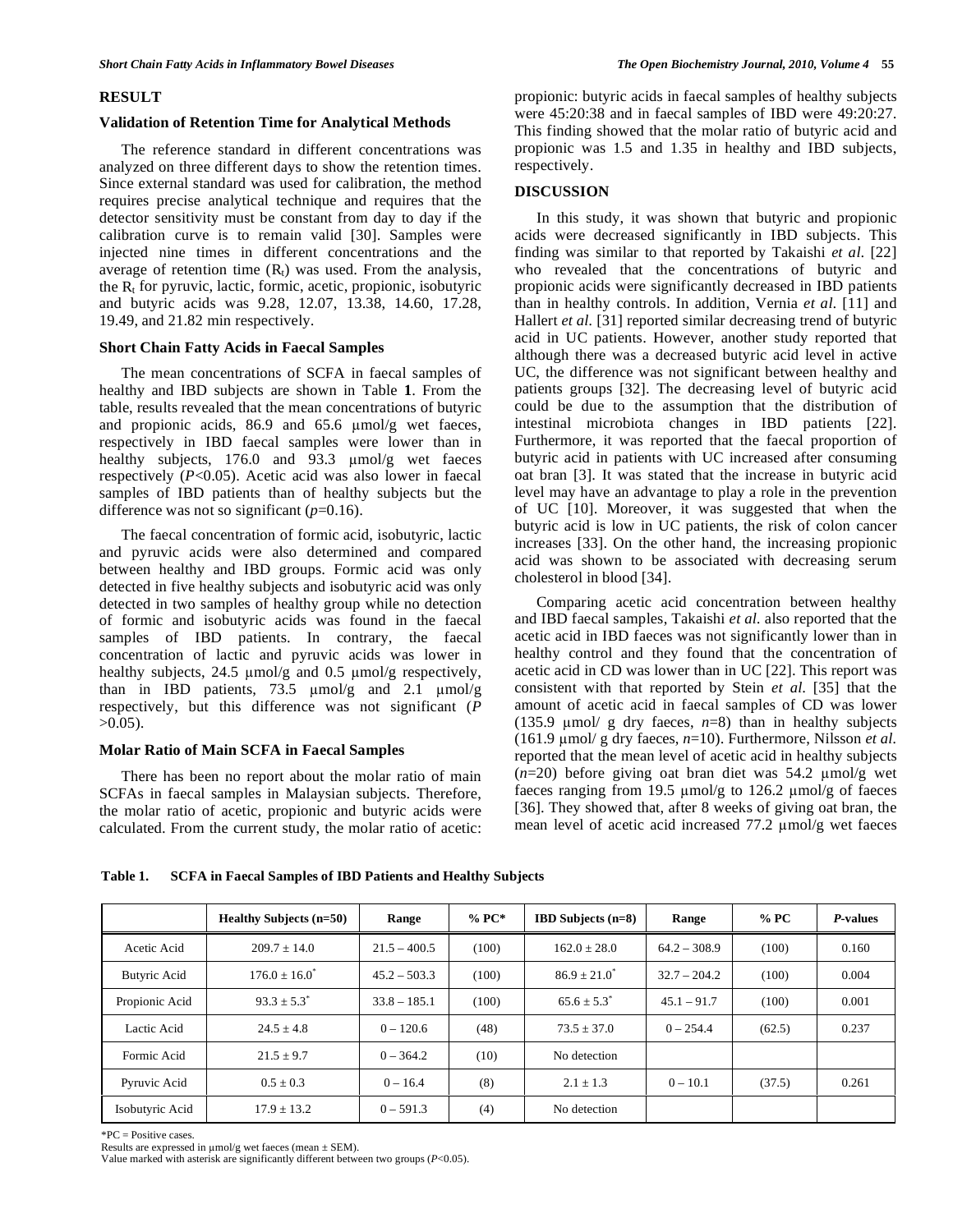ranging from 22.9 to 125.6  $\mu$ mol/g of faeces ( $P<0.001$ ). And acetic acid absorption in the colon has been shown to increase cholesterol synthesis. However, addition of propionate to acetate resulted in no significant rise in cholesterol [37]. This finding was supported by Wong *et al*. [38] that the acetate: propionate ratio may reduce serum lipids and possibly decrease cardiovascular disease risk.

 With respect to lactic acid, the current study yielded similar results to a previous report stating that higher lactic acid concentration was found in both of faecal UC and CD samples than in healthy subjects [8]. High concentration of lactic acid was associated with higher risk of diarrhoea and mucosal inflammation [2]. Previously, a study reported that faecal lactate rises in patients with acidorrhea [39]. The importance of low lactic acid concentration in faecal samples of healthy subjects is still unknown. However, lactic acid can be further metabolized by propionibacteria to propionic acid and acetic acid [40]. Butyric acid can be also produced from lactic acid through the acetyl-CoA pathway [41].

 In this study, faecal formic acid was only detected in five healthy subjects. Quantification of formic acid in faecal samples was always unsatisfactory and frequently at very low or undetectable level [42]. This might be attributed to the fact that formic acid has been believed to be formed by microorganisms in the colon only at the initial phase of dietary fermentation [43]. Furthermore, formic acid is an intermediate product, not an end-product, of bacterial fermentation and is converted readily to  $CO<sub>2</sub>$  and water [44]. Furthermore, formic acid was probably metabolised by bacterial enzymes during incubation at 50°C. In addition, it is extremely volatile and losses cannot be avoided during preparation of sample. For these reasons formic acid in faeces is rarely detected [42].

 Takaishi *et al*. [22] and Vernia *et al.* [8] showed that pyruvic and succinic acids in faecal IBD were higher than in healthy subjects and they found that the concentration of pyruvic acid in patients with UC was significantly higher than in patients with CD. Their findings are similar to that of current study that pyruvic acid was higher in faecal IBD than in healthy group. However, this increase was not significantly different.

 Other SCFAs such as iso-butyric, *n*-valeric, iso-valeric and n-caproic acids were presented in minor amounts in the human colon. Similarly, it was reported that all these SCFAs were too low to be detected [45]. The branched chain fatty acids (BCFA), iso-butyric and iso-valeric acids are primarily produced from catabolism of protein particularly from branched amino acids fermentation [46]. An increase of BCFA tends to be observed only when carbohydrate is limited [47].

 Approximately, these SCFAs account for 90 to 95 % of total fatty acids. Of the SCFAs, the major products are acetic, propionic, and butyric acids which are commonly found in proportions approximately 60:20:20 (acetic: propionic: butyric) [1, 38]. However, these ratios are very rare to achieve in practice. The patterns of the molar ratio of SCFA awere ttributed to the bacterial species present. In addition, it was also influenced by the composition of diet and type of indigestible carbohydrates [3]. Moreover, the molar ratio of butyric and propionic acids was 1.5 and 1.35

in healthy and IBD subjects which might be due to the high intake of starch from rice among the Malaysian people.

 The possible anti-inflammatory mechanism of SCFAs, namely propionic, butyric, and acetic acids, are still not clarified adequately. However, a recent study showed that propionic and butyric acids were equipotent, whereas acetic acid was less effective, at suppressing NF-kappaB reporter activity, inflammation-related gene expression and cytokine release *in vitro*. Therefore, these findings suggested that propionic and acetic acids, in addition to butyric acid, could be useful in the treatment of inflammatory disorders, including IBD [48]. Moreover, it was shown that butyric acid suppresses nuclear factor-kappaB activation *via*  GPR109A receptors in normal and cancer colon cell lines as well as in normal mouse colon. This study showed that GPR109A mediates the tumor-suppressive effects of the bacterial fermentation product, butyric acid in colon [49]. In addition, it was confirmed that SCFA, adenine nucleotides, and phospholipids can modulate intestinal epithelial repair mechanisms. Given that repeated damage and injury of the intestinal surface are key features of various intestinal disorders including inflammatory bowel diseases, SCFA are essential for the constant repair of the colon epithelium [50].

#### **CONCLUSION**

 From this study, it was concluded that the level of SCFAs might play an important role in the pathophysiology and/or progression of IBD. The current study showed that the level of SCFAs differs remarkably between the faecal samples of healthy subjects and these of IBD patients. As compared to the healthy subjects, acetic, butyric and propionic acids decreased dramatically in faecal samples of IBD as well as formic and isobutyric acids were not detectable in faecal samples of IBD while the level of acetic and pyruvic acids increased in faeces of IBD patients. In this study, the molar ratio of butyric acid also showed higher proportion than propionic acid in faecal samples and might be due to the high intake of starch from rice among Malaysian. However, future studies need larger sample size to determine more precisely the distribution of SCFAs among IBD patients in the region of South East Asia. The relationship between rice consumption and the reduction of IBD incidence also need to be determined since the incidence of IBD in the region of South East Asia is still not very common.

#### **REFERENCES**

- [1] Garcia, A.; Olmo, B.; Lopez-Gonzalvez, A.; Cornejo, L.; Rupérez, F.J.; Barbas, C. Capillary electrophoresis for short chain organic acids in faeces. References values in a Mediterranean elderly population. *J. Pharmaceut. Biomed. Anal.,* **2008**, *46*, 356-361.
- [2] Cummings, J.H.; Macfarlane, G.T.; Englyst, H.N. Prebiotic digestion and fermentation. *Am. J. Clinic. Nutr*., **2001**, *73,* 415S-420S.
- [3] Henningsson, A.M.; Björck, I.M.; Nyman, E.M. Combinations of indigestible carbohydrates affect short-chain fatty acid formation in the hindgut of rats. *J. Nutr.*, **2002**, *132*, 3098-3104.
- [4] Cummings, J.H. *The Large Intestine in Nutrition and Disease.,* 2nd ed. Institut Danone: Bruxelles, **2001**.
- [5] Sakata, T. Stimulatory effect of short-chain fatty acids on epithelial cell profeliration in the rat intestine: a possible explanation for trophic effects of fermentable fibre, gut microbes and luminal trophic factors. *Br. J. Nutr.*, **1987**, *58*, 95-103.
- [6] Sauer, J.; Richter, K.K.; Pool-Zobel, B.L. Products formed during fermentation of the prebiotic inulin with humangut flora enhance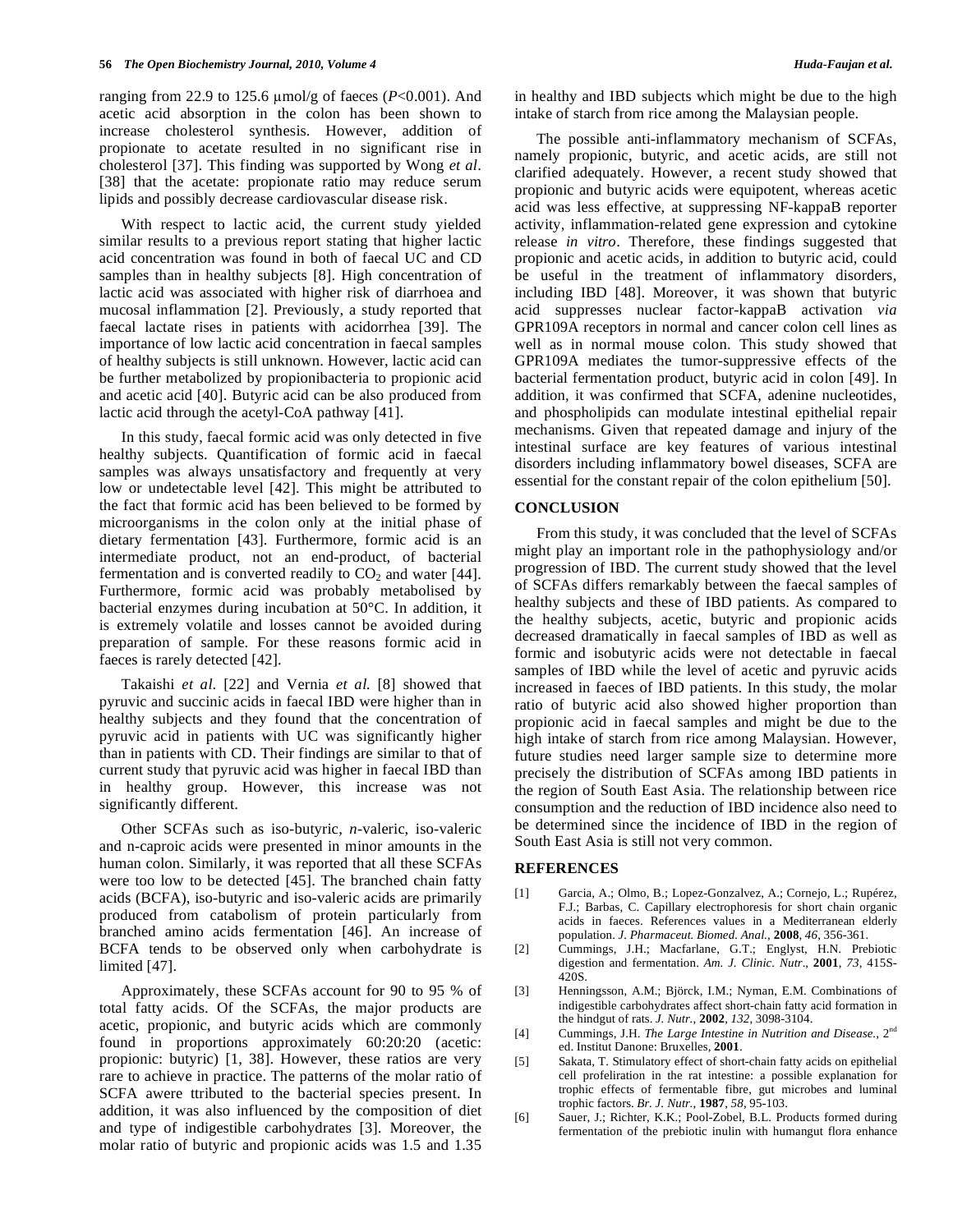expression of biotranformation genes in human primary colon cells. *Br. J. Nutr*., **2007**, *97*, 928-937.

- [7] Ruppin, H.; Bar-Meir, S.; Soergel, K.H.; Wood, C.M.; Schmitt, M.G. Jr. Absorption of short-chain fatty acids by the colon. *Gastroenterology*, **1980**, *78*, 1500-1507.
- [8] Venter, C.S.; Vorster, H.H.; Cummings, J.H. Effects of dietary propionate on carbohydrate and lipid metabolism in healthy volunteers. *Am*. *J*. *Gastroenterol*., **1990**, *85*, 549-553.
- [9] Floch, M.H.; Hong-Curtiss, J. Probiotics and functional foods in gastrointestinal disorders. *Curr. Treat. Options Gastroenterol*., **2002**, *5,* 311-321.
- [10] Cummings, J.H. Short-chain fatty acid enemas in the treatment of distal ulcerative colitis. *Eur. J. Gastroenterol. Hepatol*., **1997**, *9*, 149-153.
- [11] Vernia, P.; Gnaedinger, A.; Hauck, W.; Breuer, R.I. Organic anions and the diarrhea of inflammatory bowel disease. *Dig. Dis. Sci*., **1988**, *33*, 1353-1358.
- [12] Treem, W.R.; Ahsan, N.; Kastoff, G.; Hyams, J. Fecal short-chain fatty acids in patients with diarrhea-predominant irritable Bowel syndrome: *in vitro* studies of carbohydrate fermentation. *J. Pediatr. Gastroenterol. Nutr.,* **1996**, *23*, 342-374.
- [13] Mortensen, P.B.; Andersen, J.R.; Arffmann, S.; Krag, E. Shortchain fatty acids and the irritable bowel syndrome: the effect of wheat bran. *Scand. J. Gastroenterol*. **1987**, *22*, 185-192.
- [14] Roediger, W.E.W. Utilization of nutrients by isolated epithelial cells of the rat colon. *Gastroenterology*, **1982**, *83*, 424-429.
- [15] Di Sabatino, A.; Morera, R.; Ciccocioppo, R.; Cazzola, P.; Gotti, S.; Tinozzi, F.P.; Tinozzi, S; Corazza, G.R. Oral butyrate for mildly to moderately active Crohn's disease. *Aliment. Pharmacol. Ther.*, **2005**, *22*, 789-794.
- [16] Scheppach, W.; Bartram, H.P.; Richter, F. Role of short chain fatty acids I prevention of colorectal cancer. *Eur. J. Cancer,* **1995**, *31*, 1077-1080.
- [17] Barnard, J.A.; Warwick, G. Butyrate rapidly induces growth inhibition and differentiation in HT-29 cells. *Cell Growth Differ.*, **1993**, *4*, 495-501.
- [18] Zhao, G., Nyman, M. and ÅkeJönsson, J. Rapid determination of short-chain fatty acids in colonic contents and faeces of humans and rats by acidified water-extraction and direct-injection gas chromatography. *Biomed. Chromatogr*., **2005**, *20*, 674-682.
- [19] Chen, H.M; Lifschitz, C.H. Preparation of fecal samples for assay of volatile fatty acids by gas-liquid chromatography and highperformance liquid chromatography. *Clin. Chem*., **1989**, *35*, 74-76.
- [20] Horspool, L.J.; McKellar, Q.A. Determination of short-chain fatty acids in equine caecal liquor by ion exchange high performance liquid chromatography after solid phase extraction. *Biomed. Chromatogr.,* **1991**, *5*, 202-206.
- [21] Scheppach, W.M.; Fabian, C.E.; Kasper, H.W. Fecal short-chain fatty acid (SCFA) analysis by capillary gas-liquid chromatograph. *Am. J. Clin. Nutr*. **1987**, *46*, 641-646.
- [22] Takaishi, H.; Matsuki, T.; Nakazawa, A.; Takada, T.; Kado, S.; Asahara, T.; Kamada, N.; Sakuraba, A.; Yajima, T.; Higuchi, H.; Inoue, N.; Ogata, H.; Iwao, Y.; Nomoto, K.; Tanaka, R.; Hibi, T. Imbalance in intestinal microflora constitution could be involved in the pathogenesis of inflammatory bowel disease. *Int. J. Med. Microbiol*., **2008**, *298*, 463-472.
- [23] Al-Tamimi, M.A.H.M.; Palframan, R.J.; Cooper, J.M.; Gibson, G.R; Rastall, R.A. *In vitro* fermentation of sugar beet arabinan and arabinooligosaccharides by the human gut microflora. *J. Appl. Microbiol*., **2006**, *100*, 407-414.
- [24] Morita, T.; Kasaoka, S., Oh-hashi; A., Ikai, M.; Numasaki, Y.; Kiriyama, S. Resistant proteins alter cecal short-chain fatty acid profiles in rats fed high amylase cornstarch. *J. Nutr.,* **1998**, *128*, 1156-1164.
- [25] Ewaschuk, J.B.; Zello, G.A.; Naylor, J.M; Brocks, D.R. Metabolic acidosis: separation methods and biological relevance of organic acids and lactic acid enantiomers. *J. Chromatogr. B*., **2002**, *781,* 39-56.
- [26] Jham, G.N.; Fernandes, S.A.; Garcia, C.F.; Silva, A.A. Comparison of GC and HPLC for the quantification of organic acids in coffee. *Phytochem. Anal.*, **2002**, *13*, 99-104.
- [27] Ouyang, Q.; Tandon, R.; Goh, K.L.; Ooi, C.J.; Ogata, H.; Fiocchi, C. The emergence of inflammatory bowel disease in the Asian Pacific region. *Curr*. *Opin*. *Gastroenterol.,* **2005**, *21*, 408-413.
- [28] Lee, J.H.; Lee, S.K.; Park, K.H.; Hwang, I.K.; Ji, G.E. Fermentation of rice using amylolytic Bifidobacterium. *Int. J. Food Microbiol*., **1999**, *50*, 155-161.
- [29] Hoshi, S.; Sakata, T.; Mikuni, K.; Hashimoto, H.; Kimura, S. Galactosyl-sucrose and xylosylfructoside alter digestive tract size and concentrations of cecal organic acids in rats fed diets containing cholesterol and cholic acid. *J. Nutr*., **1994**, *124*, 52-60.
- [30] Rounds, M. A.; Nielsen, S. S. In *Food Analysis*. Nielsen, S.S. Ed. 2nd ed. Kluwer Academic/ Plenum Publishers: New York, **1999**, p. 505.
- [31] Hallert, C.; Björck, I.; Nyman, M.; Pousette, A.; Granno, C.; Svensson, H. Increasing fecal butyrate in ulcerative colitis patients by diet: controlled pilot study. *Inflam. Bowel Dis*., **2003**, *9*, 116- 121.
- [32] Den Hond, E.; Hiele, M.; Evenepoel, P.; Peeters, M.; Ghoos, Y.; Rutgeerts, P. *In vivo* butyrate metabolism and colonic permeability in extensive ulcerative colitis. *Gastroenterology*, **1998**, *115*, 584- 590.
- [33] Farrell, R.J; Peppercorn, M.A. Ulcerative colitis. *Lancet*, **2002**, *359*, 331-339.
- [34] Venter, C.S., Vorster, H.H.; Cummings, J.H. Effects of dietary propionate on carbohydrate and lipid metabolism in healthy volunteers. *Am*. *J*. *Gastroenterol*., **1990**, *85*, 549-553.
- [35] Stein, J.; Kulemeier, J.; Lembcke, B.; Caspary, W.F. Simple and rapid method for determination of short-chain fatty acids in biological materials by high-performance liquid chromatography with ultraviolet detection*. J. Chromatogr*.*,* **1992**, *576*, 53-61.
- [36] Nilsson, U.; Johansson, M.; Nilsson, A.; Björck, I.; Nyman, M. Dietary supplementation with B-glucan enriched oat bran increases faecal concentration of carboxylic acids in healthy subjects. *Eur. J. Clin. Nutr*., **2008**, *62*, 978-984.
- [37] Wolever, T.M., Spadafora, P.; Eshuis, H. Interaction between colonic acetate and propionate in humans. *Am. J. Clin. Nutr*., **1991**, *53*, 681-687.
- [38] Wong, J.M., de Souza, R., Kendall, C.W., Emam, A. Jenkins, D.J. Colonic health: fermentation and short chain fatty acids. *Gastroenterology*, **2006**, *40*, 235-243.
- [39] Haemmerli, U.P.; Kistler, H.; Ammann, R.; Marthaler, T.; Semenza, G.; Auricchio, S.; Prader, A. Acquired milk intolerance in the adult caused by lactose malabsorption due to a selective deficiency of intestinal lactase activity. *Am. J. Med.*, **1965**, *38*, 27- 30.
- [40] Macfarlane, G.T.; Cummings, J.H. In *The Large Intestine: Physiology, Pathophysiology, and Disease,* Philips, S.F. Ed*.* Raven Press, Ltd: London, **1997**; pp. 51-52.
- [41] Bourriaud, C.; Robins, R.J.; Martin, L.; Kozlowski, F.; Tenailleau, E.; Cherbut, C.; Michel, C. Lactate is mainly fermented to butyrate by human intetinal microfloras but inter-individual variation is evident. *J. Appl. Microbiol.,* **2005***, 99*, 201-212.
- [42] Mills, G.A., Walker, V.; Mughai, H. Headspace solid-phase microextraction with 1-pyrenyldiazomethane in-fibre derivation for analysis of faecal short-chain fatty acids. *J. Chromatogr. B: Biomed. Sci. Appl.,* **1999**, *730*, 113-122.
- [43] Pryde, S.E.; Duncan, S.H.; Hold, G.L.; Stewart, C.S.; Flint, H.J. The microbiology of butyrate formation in the human colon. *FEMS Microbiol. Lett.,* **2002**, *217*, 133-139.
- [44] Lifschitz, C.H.; Wolin, M.J.; Reeds, P.J. Characterization of carbohydrate fermentation in feces of formula-fed and breast-fed infants. *Pediatr. Res.,* **1990**, *27*, 165-169.
- [45] Wang, X.; Brown, I.L.; Khaled, D.; Mahoney, M.C.; Evans, A.J.; Conway, P.L. Manipulation of colonic bacteria and volatile fatty acid production by dietary high amilose maize (amylomaize) starch granules. *J. Appl. Microbiol.,* **2002**, *93*, 390-397.
- [46] Cardona, M.E.; Collinder, E.; Stern, S.; Tjellstrom, B.; Norin, E.; Midtvedt, T. Correlation between faecal iso-butyric and iso-valeric acids in different species. *Microb*. *Ecol. Health Dis.*, **2005**, *17*, 177- 182.
- [47] Ayesh, R.; Weststrate, J.A.; Drewitt, P.N; Hepburn, P.A. Safety evaluation of phytosterol esters. Part 5. Faecal short chain fatty acid and microflora content, faecal bacteria l enzyme activity and serum female sex hormones in healthy normolipidaemic volunteers consuming a controlled diet either with or without a phytosterol ester-enriched margarine. *Food Chem. Toxicol.*, **1999**, *37*, 1127- 1138.
- [48] Tedelind, Specifications; Westberg, F.; Kjerrulf, M.; Vidal A. Antiinflammatory properties of the short-chain fatty acids acetate and